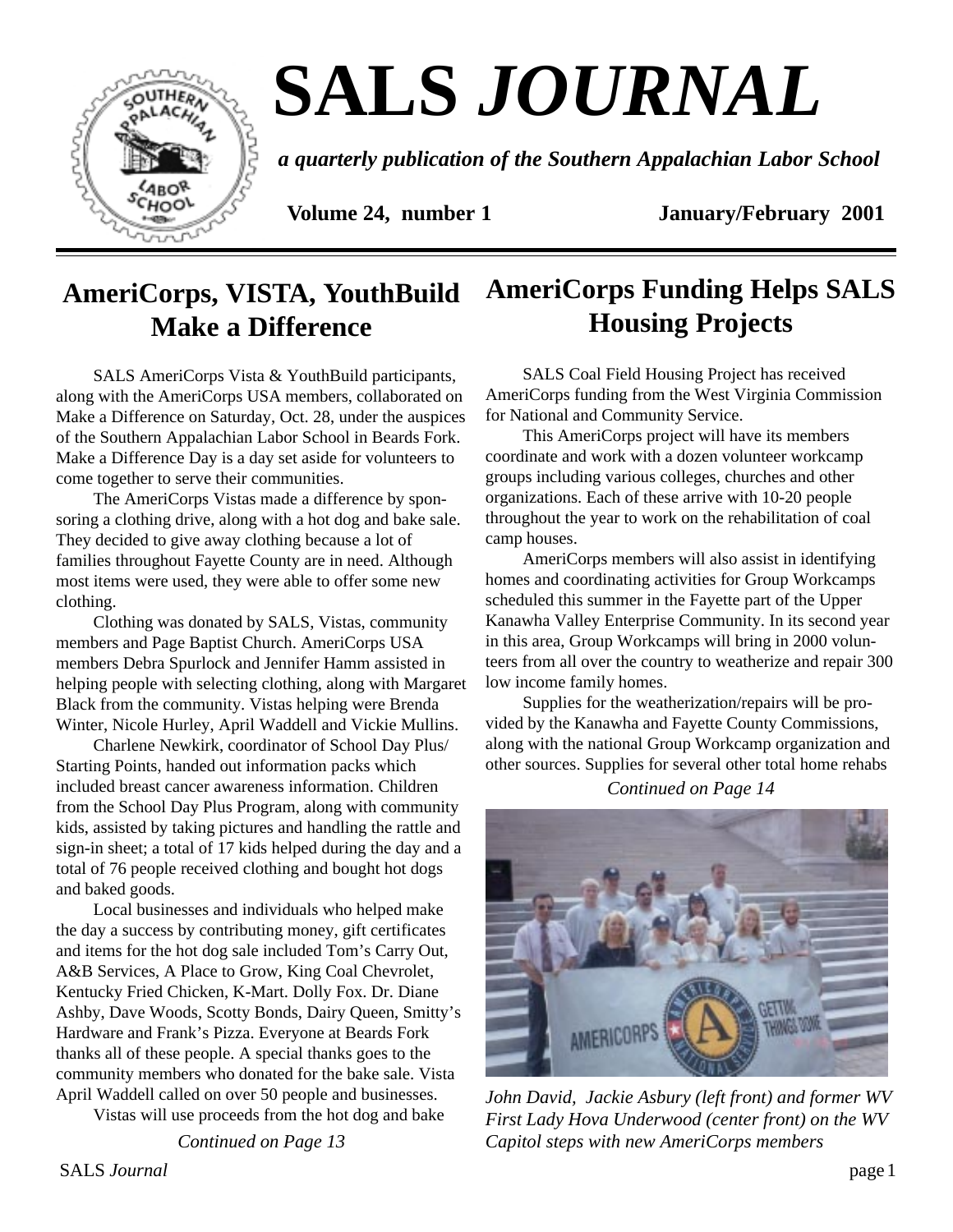# **It's The Electoral System, Stupid!**

#### *by Gary Zuckett - Economic, Health & Environmental Justice Coordinator*

Who can ignore the irony and unfairness of the November/December election? The whole world was watching us, the bastion of Democracy, elect a president by a couple of hundred votes from one state with lousy ballots. To rub salt in the wound, the winner lost the popular vote by nearly a half a million ballots and the Supreme Court snuffed the counting of uncounted ballots spit out by those notorious punch-card machine counters. Former President Jimmy Carter indicated in a recent public radio interview that an international observation team (many of which he's attended) would probably not certify these results.

Many are offering solutions to this fuzzy voting problem. Here's mine: Proportional Representation in the Electoral College, and Instant Runoff Voting within the states.

#### **Fair Electoral College Voting:**

Maine and Nebraska have figured it out (without the need for a constitutional amendment). Electors to the Electoral College should not be chosen by states in a winner-take-all manner. In these two states the statewide winner gets only two electoral votes. The rest are allotted to the winner of each congressional district (one vote per district). This would result in an electoral vote count that more closely reflects the popular vote even in elections like November's.

In a small state such as West Virginia things wouldn't change much, but large states with significant regional differences could split tickets two or three ways. In addition, candidates could no longer afford to ignore small states or write off states secure in either their own or opponents courts because every Congressional District would be up for grabs. If the 2000 election had been counted in this manner who would have been our next president? I haven't done the math but I'd bet his name wouldn't have a "W" in it.

#### **Instant Run-Off: No Vote Is "Wasted."**

In our winner-take-all system, the winner in a threeway contest can win with less than 50% of the vote. This happened in '92 when the Reform Party grabbed doubledigit percentages and Clinton won with only 43% of the popular vote. In many states today it's possible to win multi-candidate elections with 25% or less. This is a Democracy in name only.

What if you could vote for not only your first choice, but a second (and even third) for political candidates? You could if we used Instant Run-Off Voting (IRV). This is how the Parliament in Australia and the President of the Republic of Ireland are elected. It works like this: each voter has only one vote, but ranks candidates in order of preference #1, #2, #3 etc. The counting of the ballots simulates a series of runoff elections. If no candidate receives over 50% in the initial vote, the one with the least number of #1 votes is eliminated and citizens who voted for the eliminated candidate have their #2 choice voted. This "instant runoff" is repeated until someone wins a majority of votes. Thus a (begrudging) mandate is created for the eventual winner, unlike the mess we're faced with now.

Under this system, Ralph Nader (or Denise Giardina) supporters could vote their conscience knowing their votes could still be counted toward a potential victory for their second choice. This would negate the need for Nader "vote swapping" (which I did with a friend of a friend in Texas) and effectively eliminate the "lesser of two evils" argument against voting for third parties. How many #1 votes would Nader or Giardina have gotten under IRV voting? Easily double or triple if people voted their values. Would this

send a message to the eventual winner? You can count on it.

Don't look to me as an expert, the Center for Voting and Democracy www.fairvote.org is a wealth of information on how to upgrade our voting system from an ENIAC (the first vacuum tube computer) to a Pentium IV. Its not rocket science, but since the American Political Science Association uses IRV to select its President, there must be something to it…

Two simple and constitutional reforms of our voting system could put us back on track toward fair and representative elections. If not now, when? If not us, who?



The SALS *Journal* is published by The Southern Appalachian Labor School, a regional grass-roots organization dedicated to social & enviornmental justice and workers rights. We welcome articles and submissions by our readers. Send to: Gary R. Zuckett, Editor, SALS Journal, POB 258 Page, WV 25152. Phone 304-779-2772 e-mail: gzuckett@wvwise.org

SALS reserves the right to edit and approve submissions. United Assoc. For Labor Eduction LABOR DONATED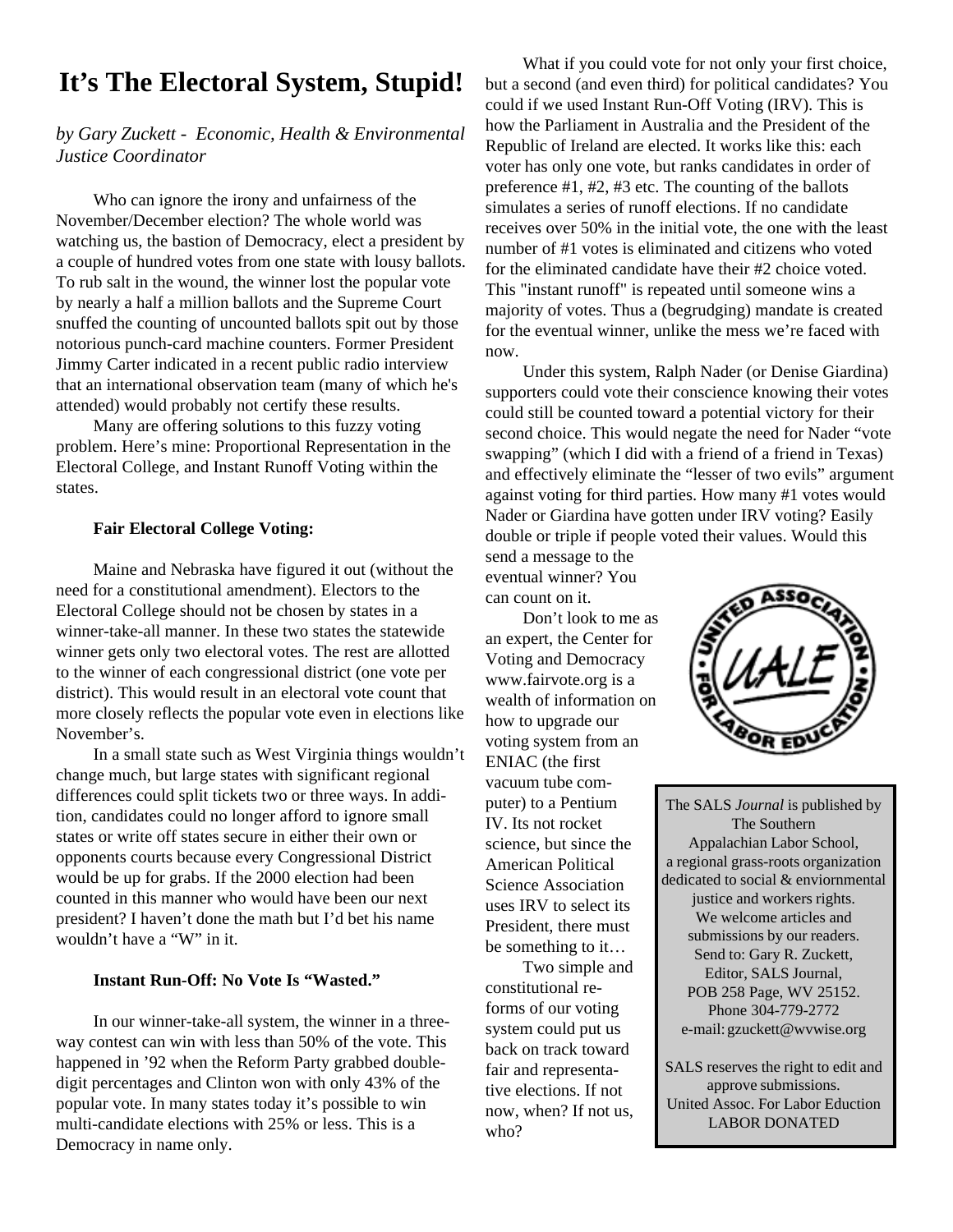## **Director's Report**

#### *By John David*

The current issue of Appalachia, the regular publication of the Appalachian Regional Commission, features the SALS YouthBuild Project.

Fayette County became one of the first counties in West Virginia to participate in the HUD Dollar House Program. HUD conveyed a house in eastern Fayette County to the County Commission, which in turn conveyed the house to SALS for \$1 and minor filing costs. The home will be rehabilitated.

WVU-Tech received a WVU-Kellogg Community Partnership Grant which will permit several college classes to work on preparations for the Group Workcamps Project in coordination with the SALS Coalfield Housing Ameri-Corps Project and the Upper Kanawha Valley Enterprise Community.

The Group Workcamps Project, which will bring 2000 volunteers to the Upper Kanawha Valley in Kanawha and Fayette Counties in June and July, will be the nation's largest gathering of volunteers. According to SALS Coordinator Jackie Asbury, around 350 homes will be repaired by the volunteers, who will be housed at WVU-Tech, Valley High School in Smithers, and the former East Bank High School.

SALS has taken possession of a new 2001 Ford 15 passenger van. The van was obtained through a grant from USDA Rural Development and contributions from One Valley/BB&T and Columbia Natural Resources.

SALS personnel have attended various conferences and programs. Kathryn South attended a YouthBuild AmeriCorps Educational Award conference in Philadelphia. Jackie Asbury has attended several AmeriCorps conferences, an ACBE meeting in Washington, D.C., and a YouthBuild meeting in New Orleans. Brenda Winter attend an AmeriCorps Learn and Serve program at Pipestem. Vickie Smith has attended various workshops on workers' compensation and safety. April Waddell attended a VISTA collaborative meeting in Pocahontas County and the new VISTA orientation. Jennifer Hamm, Vickie Mullins, Nicole Hurley, April Waddell along with the AmeriCorps Members attended Cross Stream Training at Cedar Lakes near Ripley. John David has attended several of the workshops and conferences noted above. Gary Zuckett has been to many health care rights, tax justice and environmental meetings in Washington, DC and the annual CORA meeting in North Carolina. For his excellent work, Gary also received a special appreciation award from the West Virginia Healthy Kids Coalition.



*Group WorkCamp volunteers repairing home, Summer 2000*

Elbert (J.R.) Williams, YouthBuild Site Supervisor, has passed his contractor's license examination. JR began his SALS career as a vo-tech student and then became an SALS AmeriCorps Member. Later, he was elevated to his current position.

SALS has received its fourth YouthBuild grant. The grant will permit 30 additional youth to earn their GED's and learn construction skills over the next 30 months. In cooperation with SALS Board Members (and WVU Extension Agents) Marcus Wilkes and Robert Massey, SALS is exploring additional programs that would permit adults over age 24 to also participate.

Brenda Winter has accepted the assignment as Senior VISTA Leader. She will coordinate VISTA activities and is working on several grant applications.

SALS has received continuation grants from the Benedum Foundation and the WV Department of Education. In addition, Lowes has donated \$3,000 worth of grass seed to the SALS housing projects. Many thanks to all.

Jennifer Hamm, one of SALS AmeriCorps members was luckily not injured when the SALS van she was driving skidded and rolled over into the creek in December.

The SALS Holiday Gathering was very successful. Over 60 attended and 17 people were involved in food preparation.

R. Massy, SALS Board member and WVU Extension Agent, is conducting carreerdevelopment workshops for the YouthBuild participants.

All in all, its been an active and productive year for SALS due to the many dedicated individuals participating in our projects and on the board. A hearty thanks is due to all.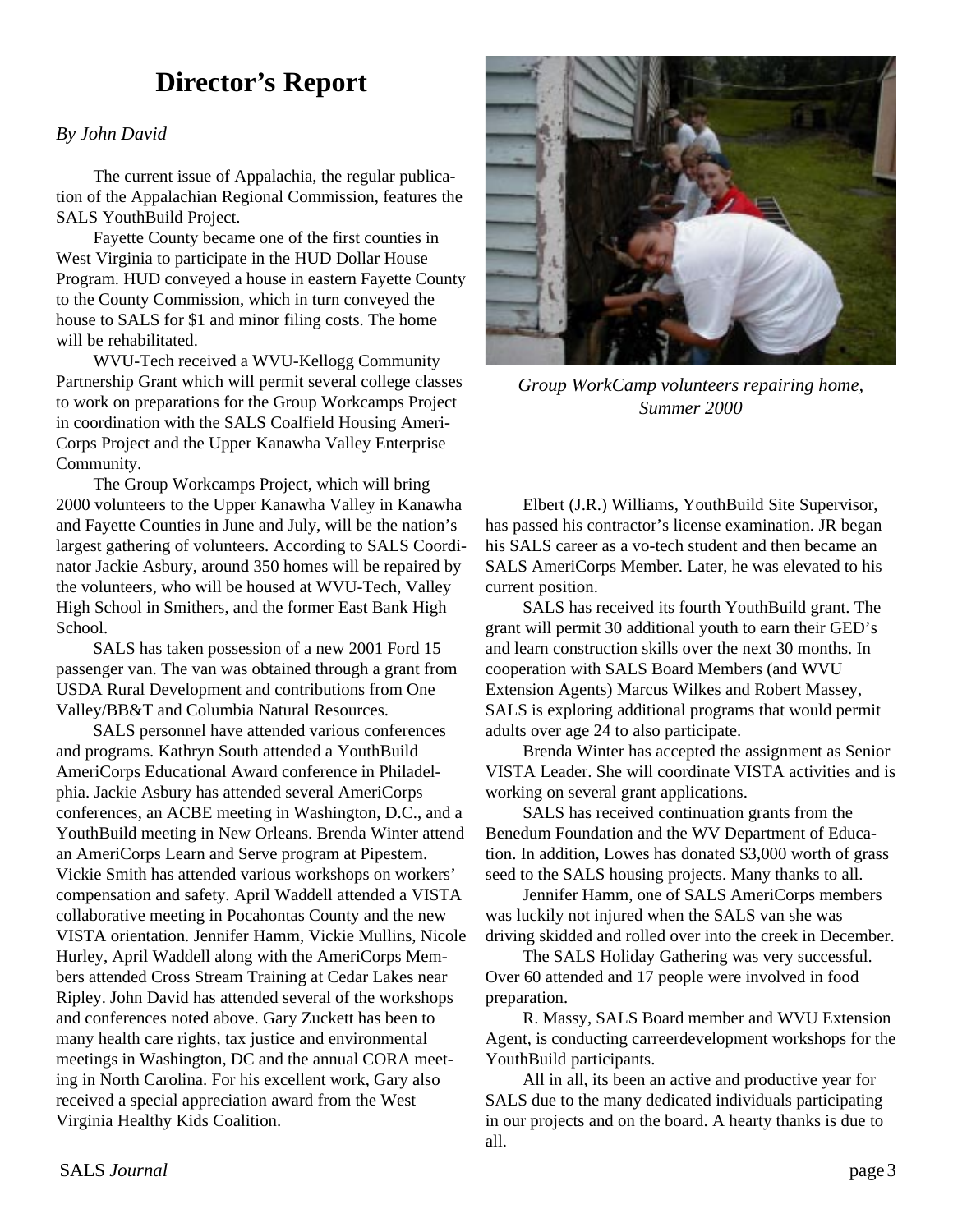### **Writing Class**

*by Joyce Sneed, GED instructor*

.

Adult Basic Education and YouthBuild students are participating in a writing project sponsored by the WV Department of Education's Adult Basic Division, to develope writing and word processing skills using Microsoft Word 2000. The emphasis will be on job-seeking and jobkeeping skills. Students will develope a resume' , cover letter, and reference letter. In addition, they'll complete creative writing assignments incorporating graphics and scanned photos. Cameras will be provided in order to illustrate their essays.

# **VISTAs Volunteer with Food Drive**

SALS AmeriCorps/VISTAs collaborated with WVU-Tech students on their eleventh annual campus food drive. The fall drive began in mid-November and continued until Dec 20th. Mrs. Leftwich, WVU-Tech Bookstore Manager, began this drive in 1990 when she collected over 400 cans of food. Last year, around 1,000 cans were collected and this year's collection totalled 1200!

AmeriCorps/VISTAs were contacted by SALS director, John David (who is also a professor at WVU-Tech) about the food drive. We arranged with Kathy to pick up food and was instructed to deliver it to the Fayette Co. Emergency Food Center.

As we talked with Mrs. Leftwich, we learned that at least one instructor at WVU-Tech encourages students to bring in food by giving 50 bonus points. They are also asked to bring in a new pair of gloves and a hat for a child. Mrs Leftwich believes this is one of the reasons the drive is such a success

### **SALS YouthBuild Members Pass Drivers Tests**

*by Joyce Sneed, GED instructor*

Southern Appalachian Labor School students passing their driver's test were Kristin Black, Terry Black, Emily Wroten, and Sarah Taylor. These students realized the importance of having a driver's license, and became aware that without it, employment opportunities were limited.

The ABE/GED class at the Fayette Plateau Vocational-Technical Center assisted the students in studying for their test. These students passed on the first try.

Students were accompanied by Joy Snead, GED Instructor at the Vocational Center, and were treated to a shopping spree afterward.

# **Miners Rally for Healthcare, A Personal Story**

*by Elizabeth Lindsay, UMWA & WVU-Tech student*

*Editor's note: This story was unintentionally omitted from our last issue. However, its still timely as the struggle for Miners Health Rights still continues...*

On May 17th UMWA miners, families and supporters rallied in Washington DC to demand that the government honor its promise of lifetime healthcare to miners. The call to rally had gone out weeks before and I had eagerly anticipated it. It had been far too long since I'd joined my union sisters and brothers in a mass action.

The rally was called to support two pieces of legislation that would shore up health benefits for retirees and widows. The Coal Accountability and Retired Employees Act (CARE 21) would transfer \$172 million in interest from the Abandoned Mine Reclamation Fund to the UMWA Combined Benefit Fund. A companion bill in the Senate, the Coal Miners and Widows Health Protection Act of 2000, would provide to thousands of miners and widows for another decade. The UMWA Health and Retirement Fund is in serious financial trouble because many companies have gone out of business, filed for bankruptcy protection, or simply closed their unionized operations and ceased to pay into the Funds.

I spent the day before the rally at the home of a friend who is a retired and disabled miner. She and I packed snacks, sunscreen, pillows, drinking water and numerous other "necessities," all the while insisting we would take as little as possible. We tried to sleep but I was far too excited. At 2:30am we put on a pot of coffee and were soon joined by another woman friend who is also a disabled miner. By 3:00am we arrived at the old ball field at Lick Creek where buses would pick us up. To our pleasant surprise, the lot was already crowded. And another former woman miner whom I had not previously met joined us there for the trip. By 3:30am, we had boarded a bus and were underway. I hardly knew anyone else on the bus but it didn't matter-they were my union family and I was thrilled to be with them!

We arrived in Washington DC at noon and stepped off the bus into what seemed an ocean of people. Almost immediately we saw a woman miner from Pennsylvania and caught up on the news from her region. Speakers had already begun to address the crowd as we wound through the line to pick up a box lunch. We settled on the lawn to listen. Behind us, people continued to arrive. The crowd cheered when UMWA President Cecil Roberts came to the

*Continued on page Seven*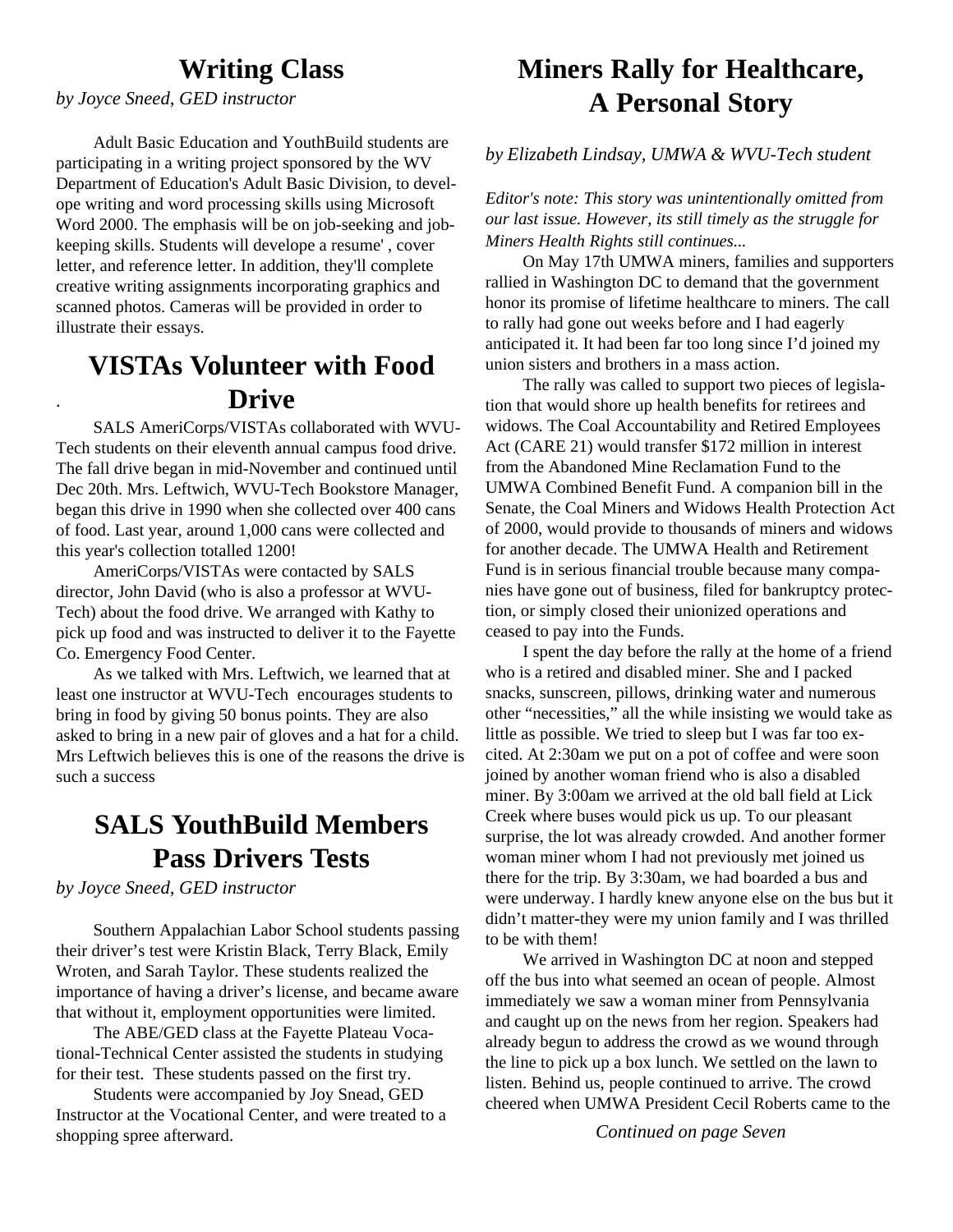## **Beards Fork Community News**

#### *by Floyd McKnight, President BFCO*

Beards Fork Community Organization (BFCO) has had a very positive year. This doesn't mean that it was all peaches and honey. Last Christmas season BFCO staged it's first Community Christmas Lighting Contest. This was judged by Fayette County Clerk Mr. Kelvin Holiday, Board of Education member Mr. Leon Newman, and another County official who accompanied Mr. Holiday. BFCO served the officials as well as Mr. Holiday's family cake and ice cream.

Other members of the party enjoyed coffee and cookies as well. The youth of the community serenaded the homes of the residents of Beards Fork, including the winners of the Lighting Contest. The winners (1st, 2nd, and 3rd place respectively) were: Mr.& Mrs. Tony Newkirk; Mr.&Mrs. Pat Bowling; and Mr.& Mrs. Jack Trowbridge.

In February, Rev. Douglas Mullins, Assoc. Pastor of Mt. Olive Missionary Baptist Church, treasurer of BFCO, and Chaplain of Bright Hope Lodge #9 in Montgomery portrayed the late Dr. Martin Luther King at SALS as part of the celebration honoring the great civil rights leader. Every attending enjoyed the presentation. Refreshments were served and games played by both children and adults.

In midsummer Rev. Mullins was in the road again. He and an entourage of supporters began a march from Kincaid to Mongomery, through the blistering heat over the treacherous curves of Deepwater Mountain, dodging traffic along Rt. 61 until their destination was reached. They were greeted by well-wishers of all Faiths. Some of the greeters were: Rev. Earl Jackson (Pastor of Mt Olive Missionary Baptist Church - Beards Fork); Rev. Kenneth Terry (Assoc. Pastor Eagle Central Baptist Church); Pastor Delbert Coles; Pastor Jeff Floyd (Healing Waters); Rev. Terrace Hamm; Leaders of Kincaid and Deepwater Methodist Church; former Montgomery Mayor Jim Higgins; and members of the city council and Mayor Eddie Long of Smithers. In addition, members of the 1st Baptist Churches in Kimberly, Montgomery, London, and Boomer, Mt Zion in Carbondale, St. John's Missionary Baptist Church on Morris Dr., Ebenezer Baptist Church in Handley, and Bethel Baptist Church in Cannelton greeted the marchers. A celebration in song, prayer and a word from the Lord ended this glorious day.

Thanksgiving has come and gone. The lord has blessed us so well and we thank him. Vickie Mullins, SALS AmeriCorps/VISTA and BFCO secretary, celebrated the Homegoing of her father, Mr. Sam Robertson. The Beards Fork and Glen Jean Communities along with SALS and AmeriCorps/VISTA all joined to extend their sympa-

thy to her and her family. Sympathies were also received from California, Pennsylvania, New York, Texas, DC, Maryland, and the Carolinas as well as throughout the Loop Creek area.

The second annual Home Lighting Contest was another success. My prayers were with all of you as I celebrated Christmas and New Year with my children and grandchildren in Albany, New York. Merry Christmas and a blessed New Year - Love Always.



**A Beards Fork Christmas Parade**

On December 9th a community parade was held in Beards Fork. It was the inspiration of Charlene Newkirk and came together with the support of Ruby Price, Sandy Grasly, Johnny Watkins, and Kim Barrett.

Many people from the surrounding areas participated in the parade. We had several floats also. A Live Manger scene included Mercedes Newkirk, Sasha Hamm, Meghan Mullins, Samantha Hamm, Nicola Spillman, and was driven by Tony Newkirk Sr. A Winter Wonderland float was staffed by Darcy Moore as Snow White, Sandra Grasty and driven by Wilbert Grastey. Gift boxes included Ruby Price, Johnny Watkins, Cassie Lovejoy, Olivia Grastey, Katie Lovejoy, Tracie Patrick and Charlene Newkirk. JROTC was represented by Daniel Patrick. Valley Boys Basketball's float was driven by player TC Newkirk and carried James Craig and Craig Fitzwilliams. The Valley Rockets Football entry carried Demitrius Foster and was driven by Joann Foster and Joyce Payne.

In addition, Jerry Beavers drove his 1950 Dodge van. James Craig drove his PT cruiser representing A.E.P. A Santa's Workshop included Sanford Manley Sr. Lynn Hardy and Lisa Manley. The children on Santa's Workshop were Xavier Austin, Toney Manley and Lucas Nibert.

Mr. and Mrs. Anthony Price representing Montgomery General Hospital and Mrs. Stanford Manley Sr. rode in SALS van driven by Brenda Winter and Jennifer Hamm. And last but not least Santa and Mrs. Claus were played by Ronald Haskett and Nicole Hurley with Kimberly Barrett and Carmeron Austin as reindeers.

Thanks to all especially Erica Judd, SALS, Beards Fork Community Organization and VISTA for their support. The parade was organized through the Starting Points and School Day plus programs, Charlene Newkirk, coordinator.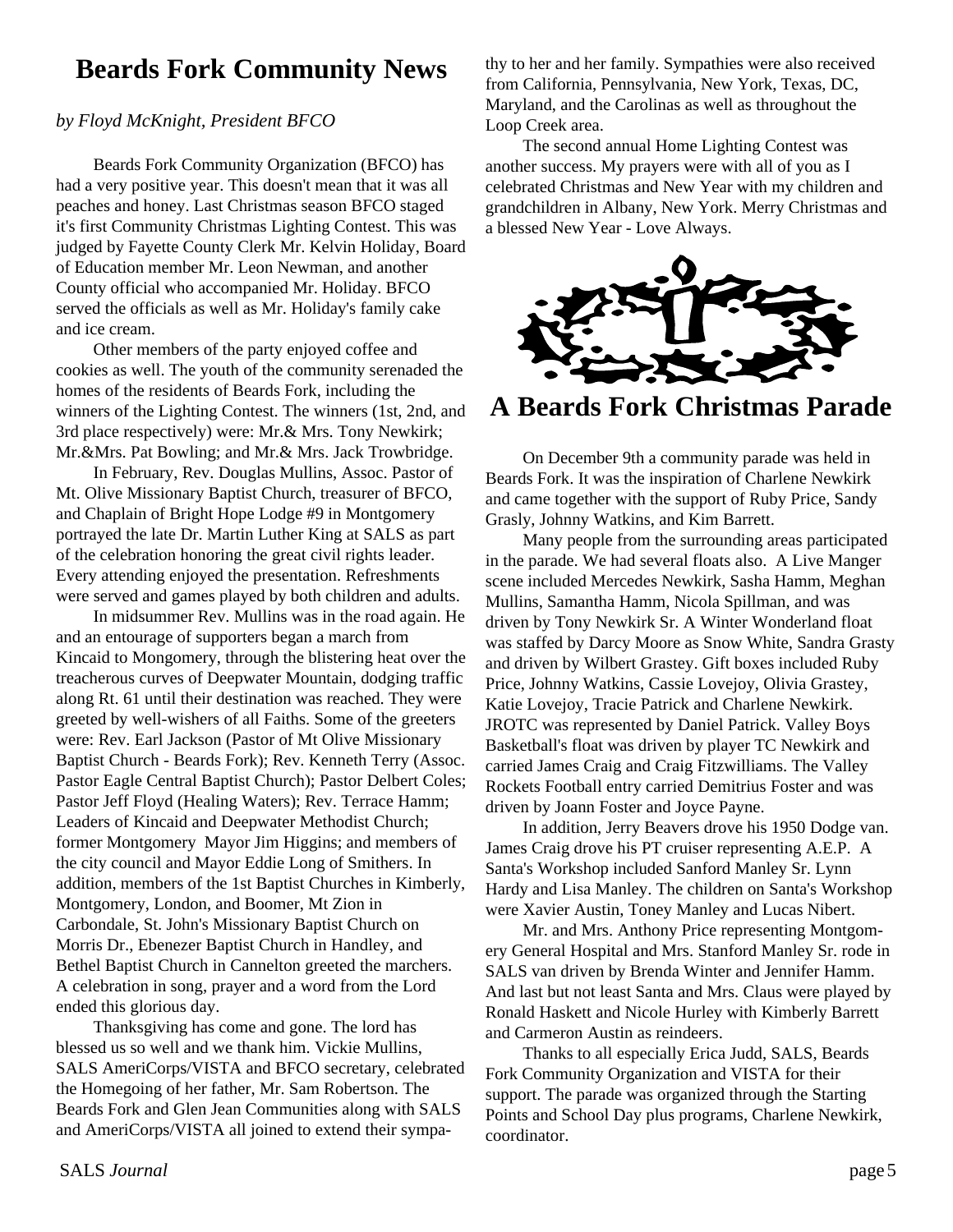### **Mt. Olive Prison Complex Tour**

#### *by Joyce Sneed, GED Instructor*

On November 14, 2000, a group of YouthBuild members from SALS toured the Mt. Olive Prison complex at Montgomery.

The students were allowed to see the cells, exercise court, library, kitchen and gym. They were also allowed to talk to some of the prisoners.

Students Attending Were Luis Jackson, Todd Evans, Martha Jeffries, Kenneth Taylor, and Kristen Black. FPVTC ABE/GED STAFF Joyce Snead and Dorothy Shiloh accompanied the students along with SALS AmeriCorpsVista Brenda Winter.





### **Tax Credits for Manufactured Housing**

*by Vickie Smith, Construction Coordinator*

SALS has now acquired a total of four manufactured homes from Carrico Mobile Home sales in Oak Hill. We have acquired these homes with state tax credits. Tax credits also furnished the following: Economy Heating donated the heat system for the first mobile home, Carpet World in Beckley donated the carpet, Fayco lumber donated the trim, Madd Mobile Home Movers has agreed to move the home. Our tax credits and wonderful businesses in the local area that support the Labor School have helped us make it possible for a very deserving family to receive a much needed home.

Our first recipient is very excited and plans on being in her new home by Christmas. Every time I meet with the new home owner, I see excited anticipation. I would like to thank the YouthBuild and all local businesses who have made this a special Holiday Season for this family.

Any individual or business that would like to make a tax credit donation to Southern Appalachian Labor School, so that we can make a difference in our community one family at a time, please call 779-2772 or 469-9936 or send to SALS P.O. Box 127 Kincaid, WV 25119

Merry Christmas to All and a Happy New Year!!!!!!!!!

### **Global Volunteers Keep on Giving**

#### *by Brenda Winter, AmeriCorps VISTA*

Three Global Volunteers who have a continuing interest in our programs at SALS have generously contributed to our cause. Judy Grant, a GV from California, sent word in October that she wanted to donate money for a mew computer and software to help with our GED and literacy programs. Judy saw first hand when she was here how important these programs are to our community youth and adults and she is to be commended for all the help she id making possible.

In February we should know more about when we can complete our computer lab that we have been wanting to set up for the past several years. We have several older computers that need to be updated so they can be of use in our projects.

In October, Patrick and Julie Krenn, Global Volunteers from Minnesota shipped a carton of computer books to help the GED candidates prepare for the world of computers. These books are an important part of our Project to help train youth and adults with computer skills. They also included a text on resume' writing which will fit right into our AmeriCorps and YouthBuild mentoring classes at Page. I set up a class with Robbie Massey from the WVU Extension office who will be discussing resume' writing and interviewing techniques with Members in January. The information in this book will aid us in this endeavor.

Many thanks to these outstanding volunteers whose thoughfulness is much appreciated by the SALS staff and VISTA'S. WE hope to see the Global Volunteers again soon and show them what their generosity has achieved

## **Mark Your Calendars! Worker's Cultural Festival May 19th**

West Virginia's Premiere Cultural Artist, Jude Binder, and songwriter/hellraiser Anne Feeney will highlight the SALS Eleventh Annual Worker's Cultural Festival on Saturday, May 19th, 2001 at the SALS Community Center in Beards Fork.

Jude is finishing her long awaited production of "field of Flowers" with Ethil Caffee and will preform a preview script.

SALS is cosponsoring the release of Anne's new CD, "Have You Been to Jail for Justice?" at the Festival in May. CD's can be order by sending \$15.95 to Anne Feeney, 7206 Mich. Ave., Pgh., Pa., 15218. www.laborheritage.org will also be marketing Anne's brand of labor songs on line.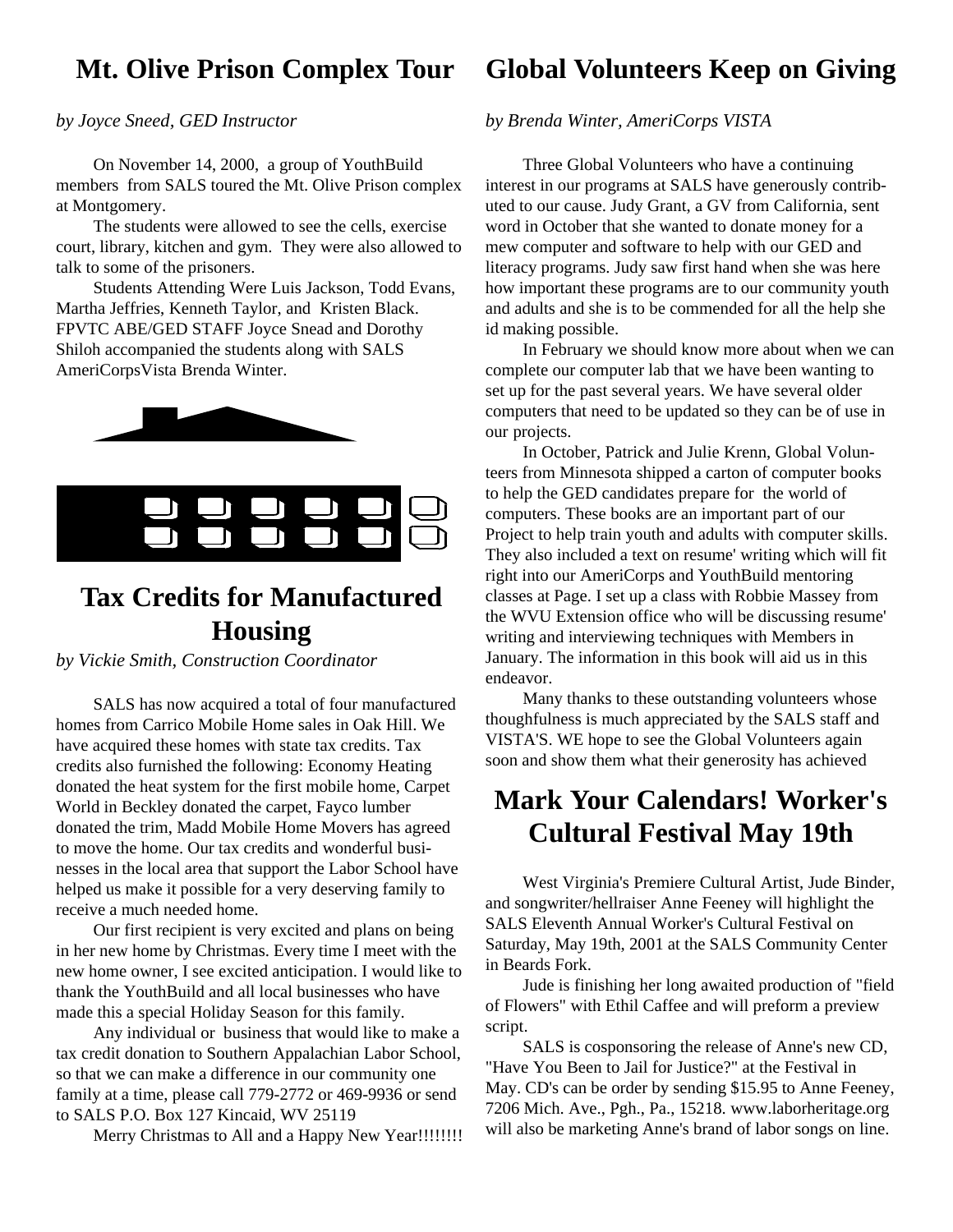#### *Miner's Health Care, continued from page four*

podium. He spoke of the sacrifices miners have made down through the long history of our country and our union; of explosions and roof falls, of miners killed and maimed or suffocating from Black Lung Disease. He read a letter from a miner's widow who said she was very sick and unable to make the trip but asked that she be counted present at the rally. When President Roberts moved to count her present, the crowd roared its approval. Tears filled my eyes as I thought of my parents whose health prevented them from making the trip. What would they do if they lose their healthcare?

President Roberts said people had told him the UMWA shouldn't be marching and rallying, that those have gone out of style and no one does that anymore. Roberts responded to that comment, "Bless God, Moses marched. The children of Israel marched. You know, Mother Jones marched. Martin Luther King Jr. marched. Ghandi marched. And United Mine Workers of America has marched here today to tell the people in the building behind me (the Capitol) "KEEP THE PROMISE! SAVE THE COAL ACT!"

Our lunch consumed, we began to wander through the crowd. Signs identified groups of miners from all over the country: here Alabama, there Colorado, then Virginia, and on and on. Many were dressed in the camouflage. Miners from Virginia wore red bandannas around their necks, just as the miners who marched on Blair Mountain in 1921 had done. Some retirees were in wheelchairs or on crutches; many had an arm amputated. The crowd ranged in age from the very old to little children. High school students came from West Virginia, Pennsylvania, and from Castlewood, Virginia, many of them veterans of the strike against Pittston Coal Group.

I was delighted to see women miners from Alabama, Illinois, Indiana, Pennsylvania, Virginia and West Virginia. I was equally pleased to see some of my former co-workers I hadn't seen since the mine closed.

All too soon it was time to board the bus for the long ride home. As darkness fell and my fellow passengers quieted, I sorted through a jumble of impressions and emotions: pride at the numbers of people who had answered the union's call. Pleasure at seeing brothers, sisters and friends. Sorrow at the numbers of miners crippled and maimed. Anger at the companies who heartlessly slash their medical coverage-and at the government that allows them to do it.

The next day my dad asked me if I thought the rally had done any good. I wish I could reassure him. Instead, I answered honestly that I don't know. But we had tried. And we must continue to try. Miners and their families have kept our end of the bargain. It's time for the companies and the government to honor the promise.

### **AmeriCorps Means Business**

*by Jennifer Hamm, AmeriCorps USA*

As new AmeriCorps member I have been very busy. We attended AmeriCorps Cross Stream training at Cedar Lakes where we learned lots of new skills. I took resume' development and a writing class. All in all its been a very busy couple of months. I also attended several meetings and trainings in Charleston and Beckley with USDA and West Virginia Housing Fund. In the near future I will also be trained as a housing counselor for Fayette County.

 Learning housing rules and regulations has been a challenge. The greatest challenge of all will be helping as many needy families as possible to have adequate, safe housing in our area. Recently, I have been working to get families homes ready and applications completed for Group WorkCamp. This is a faith-based organization that, for the second year, will be bringing in youth volunteers and supervisors to do weatherization on elderly and low-income families homes in Fayette County. Over 300 families will benefit from this project in June and July.

AmeriCorps and YouthBuild projects are working in five different communities on six coal camp houses that will be made available to low-income families in the future.

AmeriCorps, coordinated by four VISTA members are paring up with YouthBuild students as tutors. This project will help them in an effort to achieve their GED. We are mentoring these students as big brother-big sister projects.

As an AmeriCorps member I have also been involved with a clothing giveaway collaborated with VISTA volunteers hot dog sale for Make A Difference Day project.

 I look forward to what the future holds for me as an AmeriCorps member.

### **Youth Council Meets**

*By Brenda Winter*

On Thursday evening Dec. 7th, I attended a Region One Youth Council Meeting at Tamarack in Beckley. The Youth Council is a committee of the region's Workforce Development Board which replaced JTPA. The focus was to create a manageable organization that represents the needs of youth in the eleven county area of Southern WV. Teams will be formed in each of the eleven counties. They will be responsible for conducting the Service Provider Surveys, youth assesments, identifying services/resources and making reccomendations on what is needed to crate a comprehensive youth service system in their communities

We will hold meetings at SALS and send two

*continued on next page*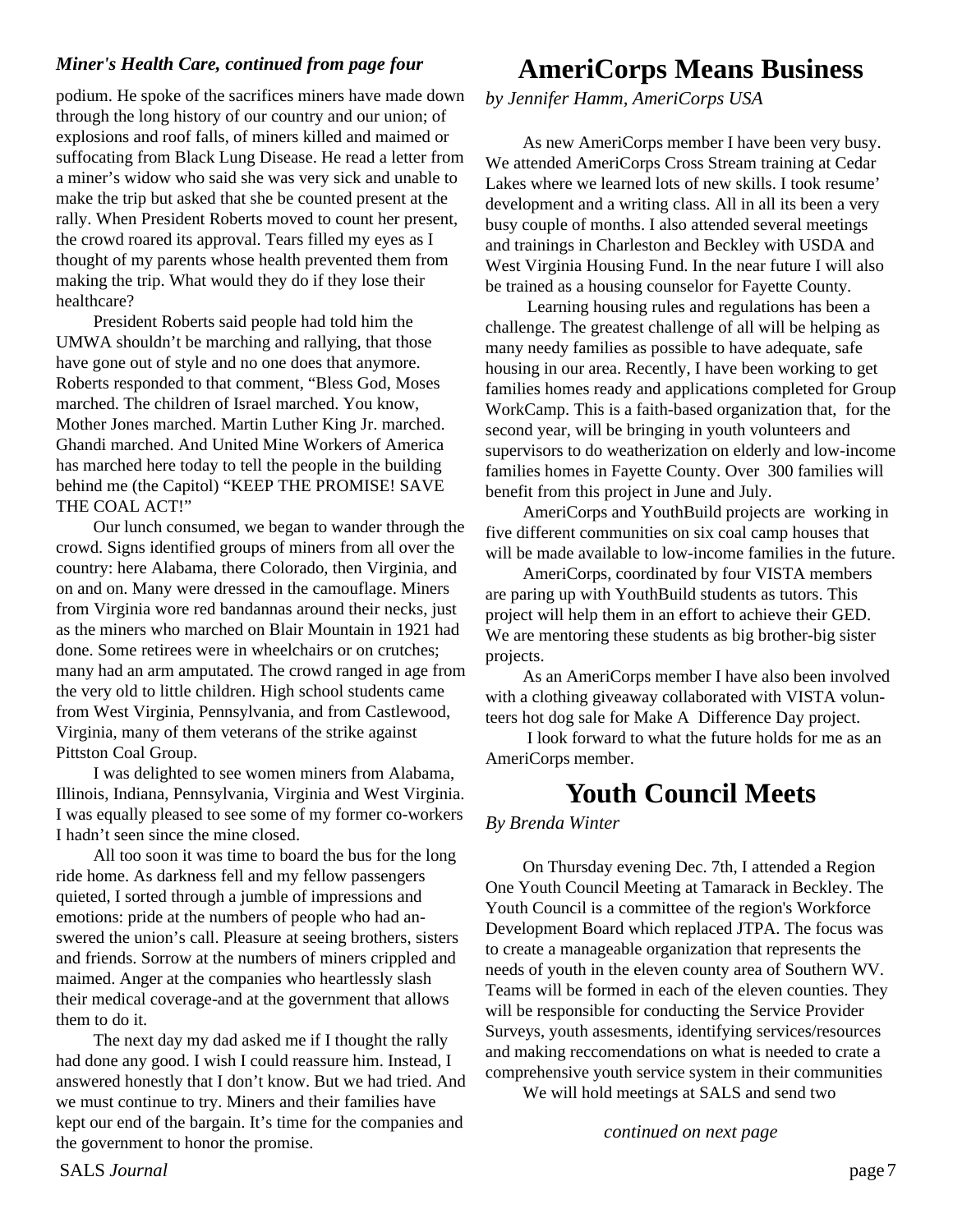representitives to the Regional Youth Council meetings in Beckley once a month. These representitives will bring ideas and suggestions from the county teams to the meetings. Since this was my first meeting, I look forward to learning much more as the year progresses.

## **From the Streets to the Suites, Broad Coalition Elects New Mayor of Huntington**

#### *by Steve Rutledge, AFSME/WV Rainbow Coalition*

In a stunning display of political muscle, a broadbased coalition of labor, civil rights, students, and working class constituencies trounced Huntington Mayor Jean Dean into retirement and elected David Felinton effective January 2001.

Mayor-Elect Felinton, a 25 yr. old political science graduate student at Marshall University, relied on aggressive grass roots organizing, good old fashioned door knocking and his own good instincts. He stunned the political establishment by winning the mayoral race with the comfortable 1,717 vote margin (8,428 to 6,711) of victory.

He didn't just appeal for organized labor's votes. He joined the picket lines at City Hall put up by AFSCME's city workers and joined in the two big "Street Heat" demonstrations sponsored by the South West District Labor Council earlier this year. These demonstrations were instrumental in successfully getting a 4 year contract for AFSME Local 598's city workers. AFSME and the Labor Council enthusiastically reciprocated and actively supported Felinton in his race to become mayor.

He didn't just appeal to the African American community for their votes. Felinton went to local community centers, senior citizen organizations, and civil rights groups committing himself to study the concept of a civilian police review board which the outgoing mayor refused to consider.

David activated some of the student population at Marshall, getting them first to register and then to campaign for him. He also campaigned heavily in the white working class neighborhoods thus forging as strong and broad coalition as possible between all the citizens of Huntington who had been neglected for so long.

Mayor-Elect Felinton has assembled a broad based advisory team to work with him during the transition to his inauguration. The process of going from "the streets to the suites" can be pretty challenging because a whole new set of problems arises when one is in the seat of power. The forces that helped put David Felinton in office now must follow through and help guide Huntington - West Virginia's second largest city - into a new, more prosperous, and more importantly, equitable era in which the previously most neglected sectors of the population are given equal consideration with big business interests.

### **Rags to Riches**

#### *by JR Williams*

As I sit here looking at the house we have been working on for so long I realize how much better we have made this little community. We are currently working on the Williams house at Pax. I am related to most people around the town so I know this family was in bad need of help. Its a wonderful feeling to know you were behind working on this elderly woman's home. This home, like others we have worked on, went from rags to riches.

I have worked with John David and Vickie Smith for almost four years now and have seen many families just like this one. They all really touch my heart. There is a special feeling being involved with this program. I really enjoy every day and I would seriously encourage anyone interested in joining to do so. It really is a gratifying experience. I would like to especially thank Vickie and all the others for the help and tips they gave me to be able to pass my contractors license test. Thanks to everyone!

### **Work on Gauley Bridge House**

*by John Wroten*

We began (when?) with Global Volunteers team of five and five crew members from YouthBuild. We took out the whole inside of the house including ceilings, walls, bath, kitchen and heating system.

Then we replaced parts of the weak floors and reinforced all of the floors throughout the house. On the exterior, we completely replaced the roof, siding, windows and doors in addition to a 10x12 section of rear wall. The only foundation this house had were 6x6 posts. So we braced it with 3-28ft long 2x8s in the front, middle and back and jacked it up. Then we built 12 piers of cinderblocks to replace the wooden post foundation. This involved hauling approximately 600 cinderblocks under the house. The neighbors next door provided electricity and water daily as we worked in the 30-40 degree weather.

We had a total of seven YouthBuild and three Ameri-Corps members working on this project. Ron Yellere and John Wroten are site managers. The crew consisted of Daniel David, Michelle Walker, Emily Wroten, Michael Rowe, Peggy Davis. Josh Perrsinger, and Louis Jackson. The AmeriCorps members are Jay Harvey, Joe Webb and Tom McClung.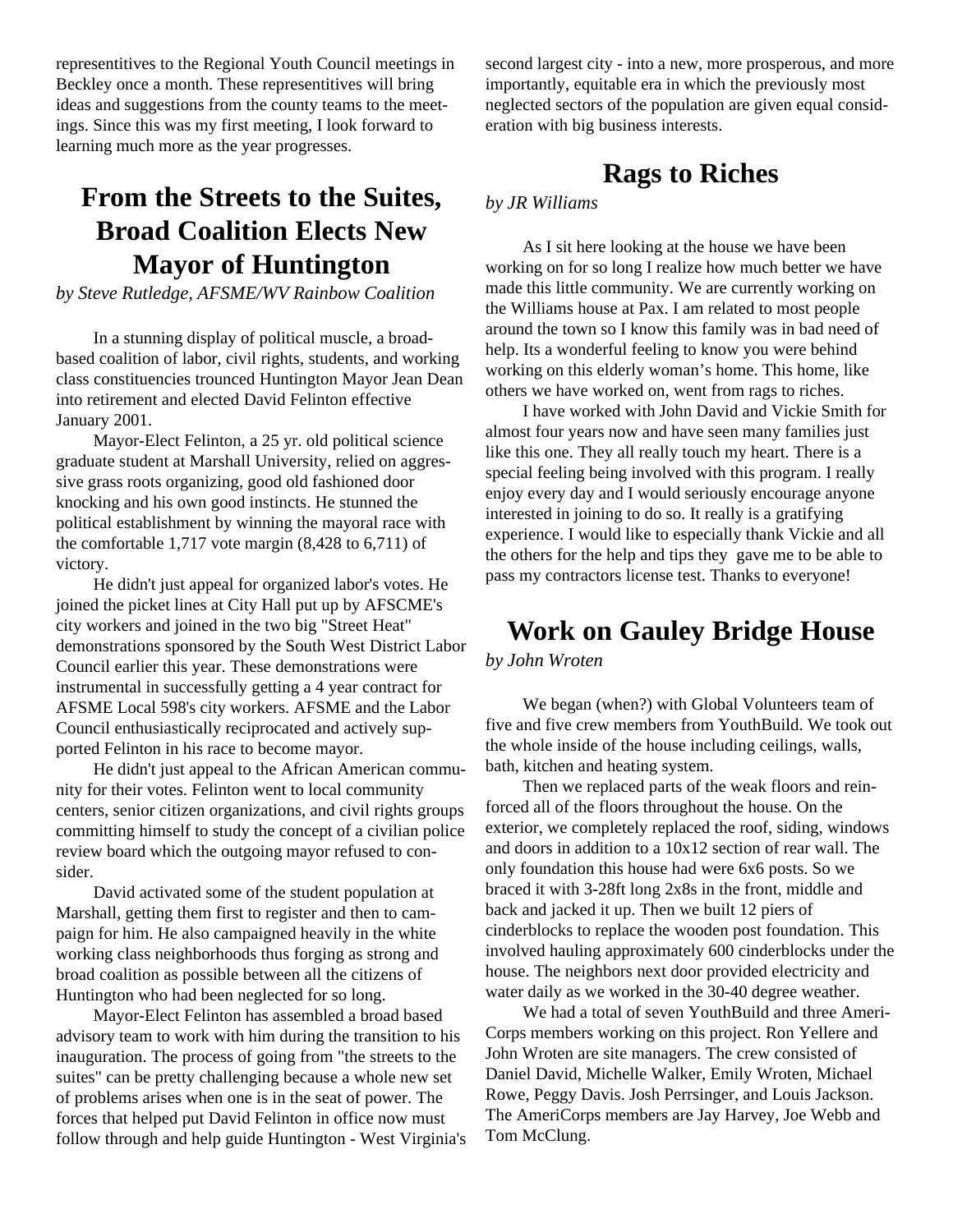### **The Buffalo Creek Flood**

*by: Mike Robinson, Man, West Virginia*

Coal Mining Companies Have Always Been Known For Wanting To Mine More Coal, The Welfare Of Miners And Their Families Has Never Been Their Goal.

One Coal Company Has Proven This, They Let A Dam Give Way, It Pushed Its Way Down Buffalo Creek, One Cold-Wet February Day.

It Destroyed Homes And Families, Its Awesome Power Released, It Devastated Everything In Its Path, Over One Hundred Were Now Deceased.

As A Reservist On Duty From The Night Before, I Started Up The Road, The Sight That Fell Upon My Eyes, Was That A Bomb Just Did Explode.

Parts Of Homes Were Everywhere, The Destruction Was Complete, But My Biggest Surprise Was Yet To Come; A Body Lay At My Feet.

I'd Seen The Dead In Vietnam, But I Chalked That Up To War, But The Dead We Recovered On That Day Were Practically From Next Door.

Some I'd Known Since Junior High Some I'd Seen In Town. But Now They'll Be Just Memories The Day The Hood Came Down,

In A Final Act Of Irony. My Daughter Had Just Been Born, Ten Minutes After The Dam Broke Loose, On That Saturday Morn

*Editors Note: February is the anniversary of the tragedy at Buffalo Creek, WV*

# **Fair-Tax Workshop Inspires Local Action**

*Reprinted from PatchQuilt, newsletter of the Catholic Committee of Appalachia, appalachia@earthlink.net*

*Editors Note: SALS is an active participant in the Coalition for WV Families, a co-sponsor of this event.*

John XXIII Pastoral Center in Charleston was the scene of a workshop on Values-Based Taxation on November 18th, which was attended by persons from Kentucky, Tennessee, and West Virginia.

Carol Warren of the Justice and Life Office, Diocese of Wheeling/Charleston set the tone for the day in the opening presentation. She pointed out that in a democracy, government is an avenue by which society can act to protect what is important to its citizens and to promote the values they share. Citizens, in turn, have the responsibility to direct the government in its work of assisting and empowering the poor, the disadvantaged, the disabled, and the unemployed.

Government should also be assisted through taxation to create jobs, establish fair labor regulations, maintain public transportation and various forms of communication, administer and regulate business, and protect the environment. Directing tax dollars toward education and job training are excellent investments in our future. And certainly a portion of our taxes should be used to provide truly adequate support for those needing a safety net.

The tax system itself needs to be periodically evaluated in terms of its effect on the most vulnerable among us. The U.S. Bishops wrote in their 1985 document Economic Justice for All that taxation should raise enough revenue to pay for the public needs of society, and especially to meet the basic needs of the poor. The system should be structured progressively, so that those with greater financial resources pay at a higher rate. Families with income below poverty level are by definition without adequate resources, and should not be burdened by having to pay income taxes.

Sarah Lee spoke about effects of taxation on the African-American community and aired some concerns. Ms. Lee noted that "Rapid Refund" operations often cost low-income people much more than the service is worth- frequently a substantial portion of the refund. One pastor suggested that tax forms be simplified for people with literacy problems, or that volunteers be made available to help people with the forms.

Ms. Lee stated that the African American community needed more input at the local level. She felt that taxation

*continued on page 14*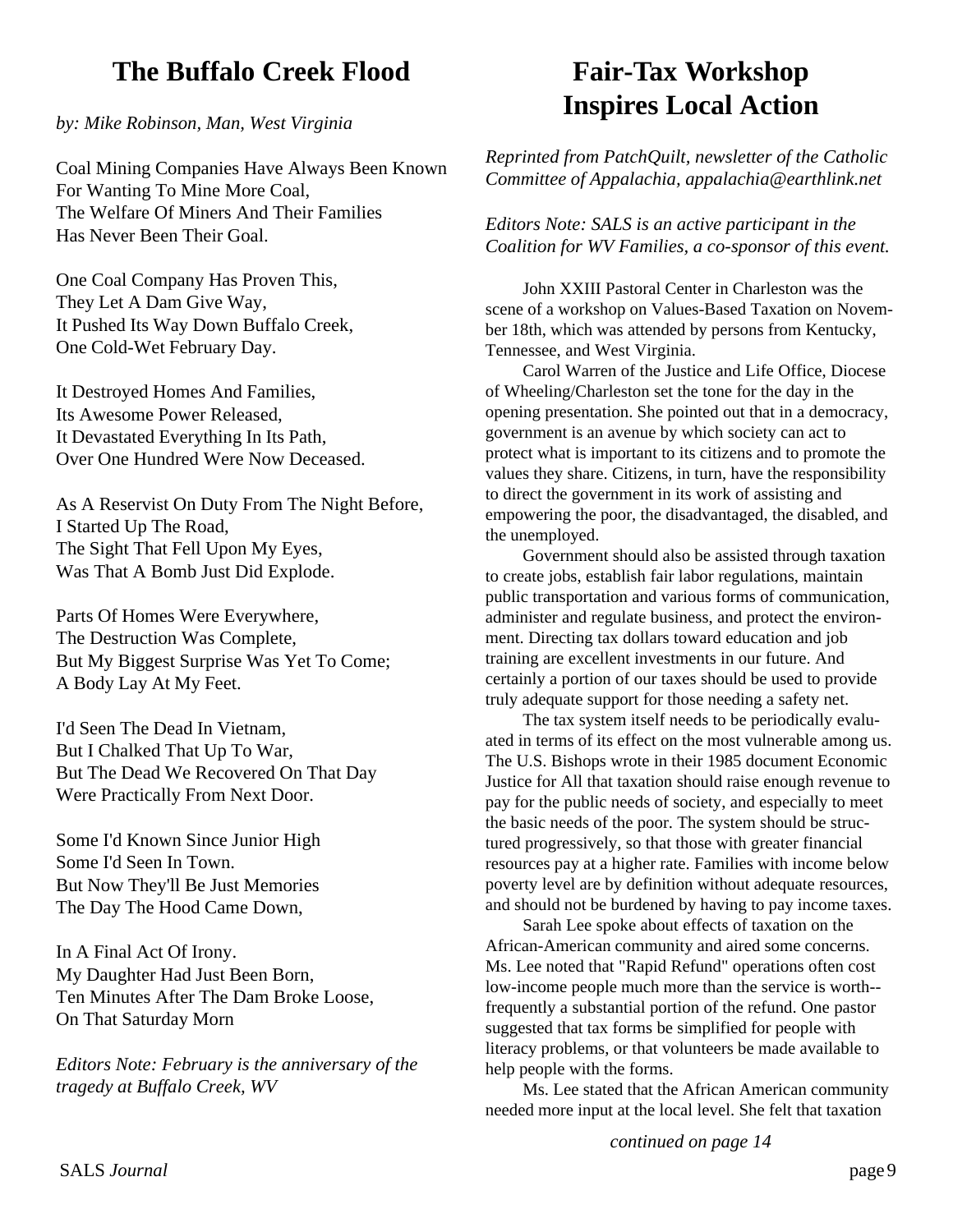# **A Layman's Guide To The Supreme Court Decision**

*by Mark H. Levine, Attorney at Law.*

*Dear friends, Please take a few moments and read this excellent piece on the Supreme Court's decision that made Bush "president." Pass it around to all your friends. It's the best thing I've seen. Yours, Michael Moore, mmflint@aol.com www.michaelmoore.com*

Q: I'm not a lawyer and I don't understand the recent Supreme Court decision in Bush v. Gore. Can you explain it to me?

A: Sure. I'm a lawyer. I read it. It says Bush wins, even if Gore got the most votes.

Q: But wait a second. The US Supreme Court has to give a reason, right? A: Right.

Q: So Bush wins because hand-counts are illegal? A: Oh no. Six of the justices (two-thirds majority) believed the hand-counts were legal and should be done.

Q: Oh. So the justices did not believe that the hand-counts would find any legal ballots?

A. Nope. The five conservative justices clearly held (and all nine justices agreed) "that punch card balloting machines can produce an unfortunate number of ballots which are not punched in a clean, complete way by the voter." So there are legal votes that should be counted but can't be.

Q: Oh. Does this have something to do with states' rights? Don't conservatives love that?

A: Generally yes. These five justices, in the past few years, have held that the federal government has no business telling a sovereign state university it can't steal trade secrets just because such stealing is prohibited by law. Nor does the federal government have any business telling a state that it should bar guns in schools. Nor can the federal government use the equal protection clause to force states to take measures to stop violence against women.

Q: Is there an exception in this case?

A: Yes, the Gore exception. States have no rights to have their own state elections when it can result in Gore being elected President. This decision is limited to only this situation.

Q: C'mon. The Supremes didn't really say that. You're exaggerating.

A: Nope. They held "Our consideration is limited to the present circumstances, or the problem of equal protection in election processes generally presents many complexities."

Q: What complexities? A: They don't say.

Q: I'll bet I know the reason. I heard Jim Baker say this. The votes can't be counted because the Florida Supreme Court "changed the rules of the election after it was held." Right? A. Dead wrong. The US Supreme Court made clear that the Florida Supreme Court did not change the rules of the election. But the US Supreme Court found the failure of the Florida Court to change the rules was wrong.

Q: Huh? A: The Legislature declared that the only legal standard for counting vote is "clear intent of the voter." The Florida Court was condemned for not adopting a clearer standard.

Q: I thought the Florida Court was not allowed to change the Legislature's law after the election. A: Right.

Q: So what's the problem?

A: They should have. The US Supreme Court said the Florida Supreme Court should have "adopt[ed] adequate statewide standards for determining what is a legal vote"

Q: I thought only the Legislature could "adopt" new law. A: Right.

Q: So if the Court had adopted new standards, I thought it would have been overturned. A: Right. You're catching on.

Q: If the Court had adopted new standards, it would have been overturned for changing the rules. And if it didn't, it's overturned for not changing the rules. That means that no matter what the Florida Supreme Court did, legal votes could never be counted. A: Right. Next question.

Q: Wait, wait. I thought the problem was "equal protection," that some counties counted votes differently from others. Isn't that a problem?

A: It sure is. Across the nation, we vote in a hodgepodge of systems. Some, like the optical-scanners in largely Republicanleaning counties record 99.7% of the votes. Some, like the punchcard systems in largely Democratic-leaning counties record only 97% of the votes. So approximately 3% of Democratic votes are thrown in the trash can.

Q: Aha! That's a severe equal-protection problem!!! A: No it's not. The Supreme Court wasn't worried about the 3%

of Democratic ballots thrown in the trashcan in Florida. That "complexity" was not a problem.

Q: Was it the butterfly ballots that violated Florida law and tricked more than 20,000 Democrats to vote for Buchanan or Gore and Buchanan.

A: Nope. The Supreme Court has no problem believing that Buchanan got his highest, best support in a precinct consisting of a Jewish old age home with Holocaust survivors, who apparently have changed their mind about Hitler.

Q: Yikes. So what was the serious equal protection problem? A: The problem was neither the butterfly ballot nor the 3% of Democrats (largely African-American) disenfranchised. The problem is that somewhat less than .005% of the ballots may have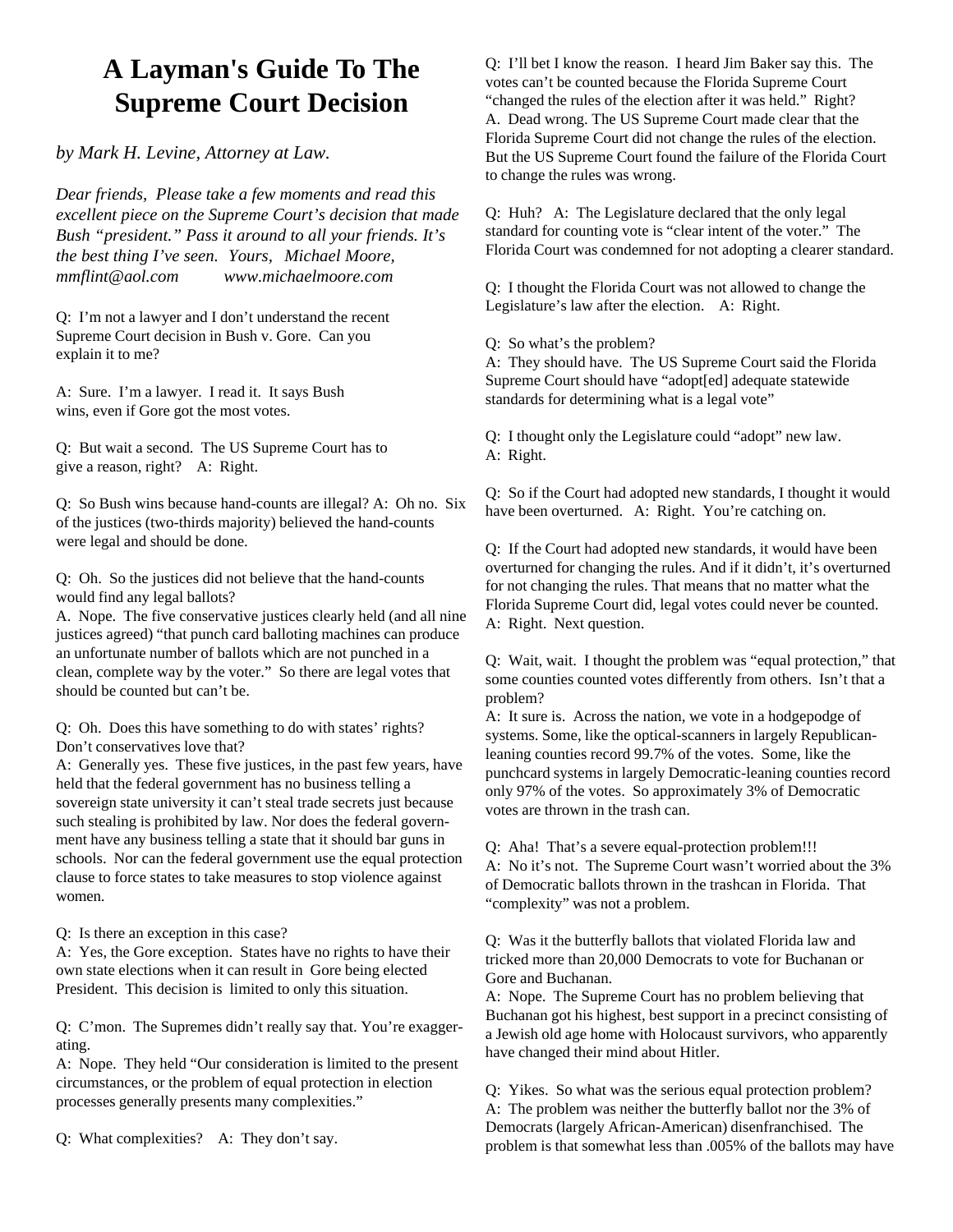been determined under slightly different standards because judges sworn to uphold the law and doing their best to accomplish the legislative mandate of "clear intent of the voter" may have a slightly different opinion about the voter's intent.

Q: Hmmm. OK, so if those votes are thrown out, you can still count the votes where everyone agrees the voter's intent is clear? A: Nope.

Q: Why not? A: No time.

Q: No time to count legal votes where everyone, even Republicans, agree the intent is clear? Why not? A: Because December 12 was yesterday.

Q: Is December 12 a deadline for counting votes? A: No. January 6 is the deadline. In 1960, Hawaii's votes weren't counted until January 4.

Q: So why is December 12 important? A: December 12 is a deadline by which Congress can't challenge the results.

Q: What does the Congressional role have to do with the Supreme Court? A: Nothing.

Q: But I thought —

A: The Florida Supreme Court had earlier held it would like to complete its work by December 12 to make things easier for Congress. The United States Supreme Court is trying to help the Florida Supreme Court out by forcing the Florida court to abide by a deadline that everyone agrees is not binding.

Q: But I thought the Florida Court was going to just barely have the votes counted by December 12.

A: They would have made it, but the five conservative justices stopped the recount last Saturday.

Q: Why?

A: Justice Scalia said some of the counts may not be legal.

Q: So why not separate the votes into piles, indentations for Gore, hanging chads for Bush, votes that everyone agrees went to one candidate or the other so that we know exactly how Florida voted before determining who won? Then, if some ballots (say, indentations) have to be thrown out, the American people will know right away who won Florida.

A: Great idea! The US Supreme Court rejected it. They held that such counts would likely to produce election results showing Gore won and Gore's winning would cause "public acceptance" and that would "cast a cloud" over Bush's "legitimacy" that would harm "democratic stability."

Q: In other words, if America knows the truth that Gore won, they won't accept the US Supreme Court overturning Gore's victory? A: Yes.

Q: Is that a legal reason to stop recounts? or a political one? A: Let's just say in all of American history and all of American law, this reason has no basis in law. But that doesn't stop the five conservatives from creating new law out of thin air.

Q: Aren't these conservative justices against judicial activism? A: Yes, when liberal judges are perceived to have done it.

Q: Well, if the December 12 deadline is not binding, why not count the votes?

A: The US Supreme Court, after admitting the December 12 deadline is not binding, set December 12 as a binding deadline at 10 p.m. on December 12.

Q: Didn't the US Supreme Court condemn the Florida Supreme Court for arbitrarily setting a deadline? A: Yes.

Q: But, but — A: Not to worry. The US Supreme Court does not have to follow laws it sets for other courts.

Q: So who caused Florida to miss the December deadline? A: The Bush lawyers who first went to court to stop the recount, the mob in Miami that got paid Florida vacations for intimidating officials, and the US Supreme Court for stopping the recount.

Q: So who is punished for this behavior? A: Gore, of course.

Q: Tell me this: Florida's laws are unconstitutional, right? A: Yes

Q: And the laws of 50 states that allow votes to be cast or counted differently are unconstitutional?

A: Yes. And 33 of those states have the "clear intent of the voter" standard that the US Supreme Court found was illegal in Florida.

Q: Then why aren't the results of 33 states thrown out?

A: Um. Because...um.....the Supreme Court doesn't say...

Q: But if Florida's certification includes counts expressly declared by the US Supreme Court to be unconstitutional, we don't know who really won the election there, right?

A: Right. Though a careful analysis by the Miami Herald shows Gore won Florida by about 20,000 votes (excluding the butterfly ballot errors).

Q: So, what do we do, have a re-vote? Throw out the entire state? Count all ballots under a single uniform standard? A: No. We just don't count the votes that favor Gore.

Q: That's completely bizarre! That sounds like rank political favoritism! Did the justices have any financial interest in the case?

A: Scalia's two sons are both lawyers working for Bush. Thomas's wife is collecting applications for people who want to work in the Bush administration.

- Q: Why didn't they recuse themselves?
- A: If either had recused himself, the vote would be 4-4, and the

*Continued on next page*...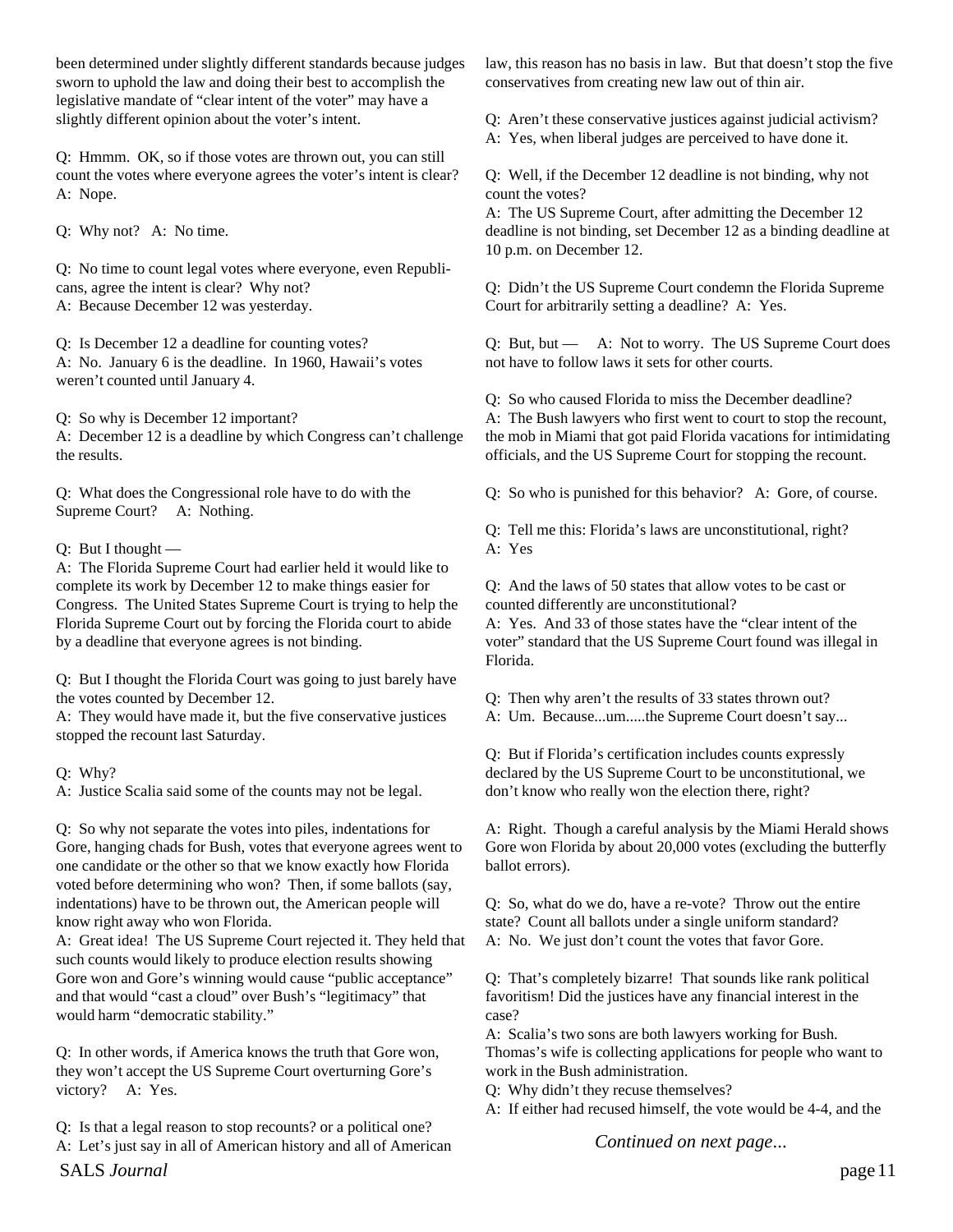Florida Supreme Court decision allowing recounts would have been affirmed.

 Q: I can't believe the justices acted in such a blatantly political way.

A: Read the opinions for yourself: http://

frwebgate.access.gpo.gov/supremecourt/00-949\_dec12.fdf (December 9 stay stopping the recount), and http:// www.supremecourtus.gov/opinions/00pdf/00-949.pdf (December 12 final opinion)

A: The guy who got the most votes in the US and in Florida and under our Constitution (Al Gore) will lose to America's second choice who won the all important 5-4 Supreme Court vote.

Q: I thought in a democracy, the guy with the most votes wins. A: True, in a democracy. But America is not a democracy. In America, in the year 2000, the guy with the most US Supreme Court votes wins.

Q: Is there any way to stop the Supreme Court from doing this again?

A: YES. No federal judge can be confirmed without a vote in the Senate. It takes 60 votes to break a filibuster. If only 41 of the 50 Democratic Senators stand up to Bush and his Supremes and say that they will not approve a single judge appointed by him until a President can be democratically elected in 2004, the judicial reign of terror can end... and one day we can hope to return to the rule of law.

#### Q: What do I do now?

A: Write or call your senator, reminding him that Gore beat Bush by several hundred thousand votes (three times Kennedy's margin over Nixon) and that you believe that VOTERS rather than JUDGES should determine who wins an election by counting every vote. And to protect our judiciary from overturning the will of the people, you want them to confirm NO NEW JUDGES until 2004 when a president is finally chosen by most of the American people.

### **Tennis on The Titanic**

#### *By Howard Zinn*

As the prize of the presidency lurched wildly back and forth in the last days of the year, with the entire nation hypnotized by the spectacle, I had a vision. I saw the Titanic churning through the waters of the North Atlantic toward an iceberg looming in the distance, while passengers and crew were totally concentrated on a tennis game taking place on deck.

It is not just a phenomenon of this particular election. In our election-obsessed culture, everything else going on in the world - war, hunger, official brutality, sickness, the violence of everyday life for huge numbers of people - is swept out of the way, while the media insist we watch every twist and turn of what candidates say and do. Thus, the superficial crowds out the meaningful, and this is very

useful for those who do not want citizens to look beneath the surface of the system. In the shadows, and hidden by the dueling of the candidates (if you can call it a duel when the opponents thrust and lunge with plastic swords) are real issues of race and class, war and peace, which the public is not supposed to think about, as the media experts pontificate endlessly about who is winning, and throw numbers in our faces like handfuls of sand.

For instance, as the Gore-Bush contest rose to a frenzy, the media kept referring to the Hayes-Tilden election of 1876. The education that the public received about this was typical of what passes for history in our schools, our newspapers, our television sets. That is, they learned how the Founding Fathers, in writing the Constitution, gave the state legislators the power to choose Electors, who would then choose the President.

We were told how rival sets of electors were chosen in three states, and how Samuel Tilden, the Democrat, had 250,000 more popular votes than the Republican, Rutherford Hayes, and needed only one more electoral vote to win the Presidency. But when a special commission, with a bare Republican majority, was set up by Congress to decide the dispute, it gave all three states to Hayes and thus made him President.

This was very interesting and informative about the mechanics of presidential elections and the peculiar circumstances of that one. But it told us nothing about how that "Compromise of 1877" worked out between Republicans and Democrats in private meetings [and] doomed blacks in the South to semi-slavery. It told us nothing about how the armies that once fought the Confederacy would be withdrawn from the South and sent West to drive Indians from their ancestral lands. It told us nothing about how Democrats and Republicans, while fencing with one another in election campaigns, would now join in subjecting working people all over the country to ruthless corporate power, how the United States army would be used to smash the great railroad strikes of 1877.

These were the facts of race and class and Western expansion concealed behind the disputed election of 1877. The pretense in disputed elections is that the great conflict is between the two major parties. The reality is that there is an unannounced war between those parties and large numbers of Americans who are represented by neither party.

The ferocity of the contest for the presidency in the current election conceals the agreement between both parties on fundamentals. Their heated disagreement is about who will preside over maintaining the status quo. Whoever wins, there may be skirmishes between the major parties, but no monumental battles, despite the inflated rhetoric of the campaign. The evidence for this statement lies in eight years of the Clinton-Gore administration,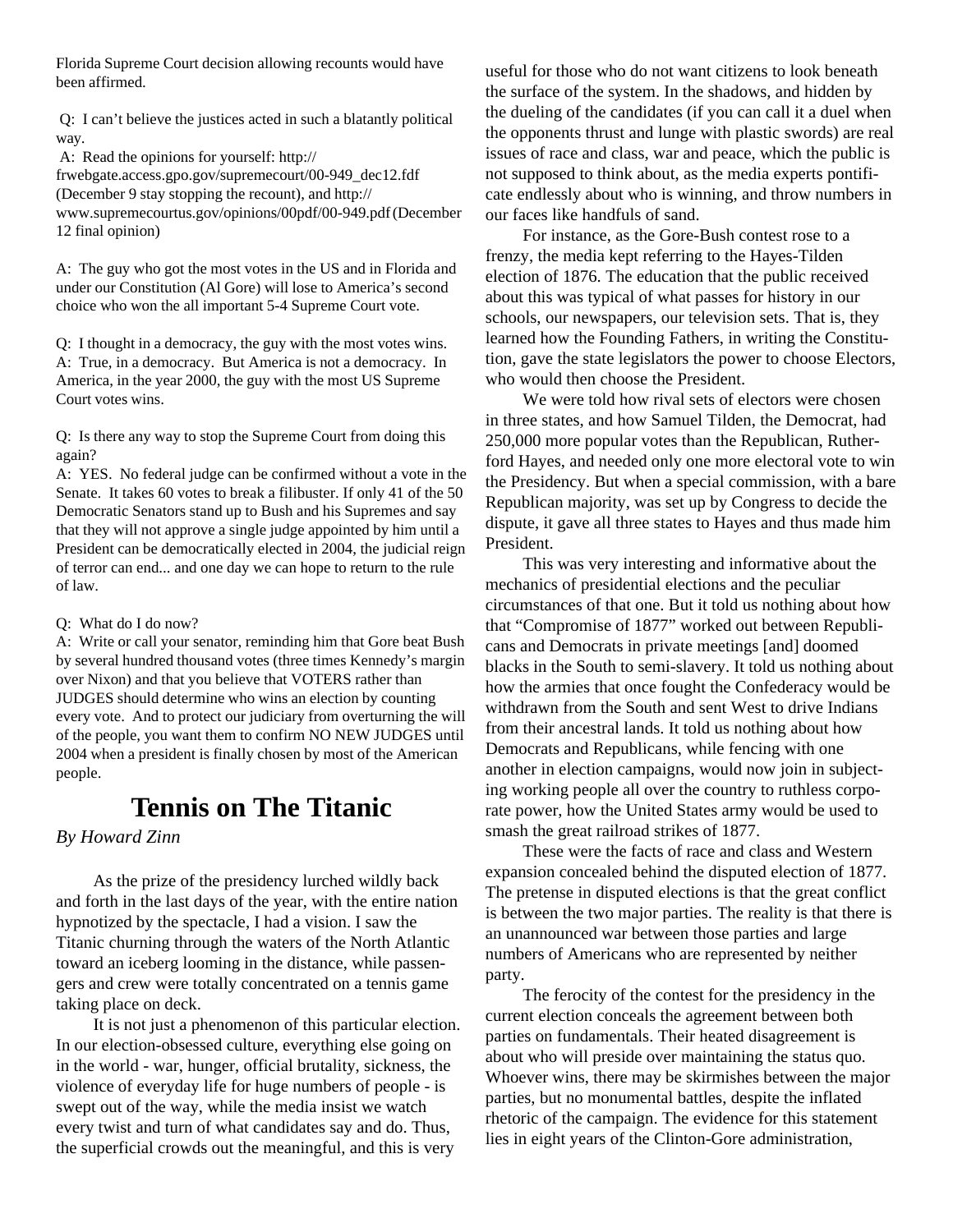whose major legislative accomplishments were part of the Republican agenda.

Both Gore and Bush have been in agreement on the continued corporate control of the economy. Neither has had a plan for free national health care, for extensive lowcost housing, for dramatic changes in environmental controls, for a minimum income for all Americans, for a truly progressive income tax to diminish the huge gap between rich and poor. Both have supported the death penalty and the growth of prisons. Both believe in a large military establishment, in land mines and nuclear weapons and the cruel use of sanctions against the people of Cuba and Iraq. Both supported the wars against Panama, Iraq, and Yugoslavia.

Perhaps when the furor dies down over who really won the election , when the tennis match is over and we get over the disappointment that our guy (is he really our guy?) didn't win, we will finally break the hypnotic spell of the game and look around. We may then think about whether the ship is going down and if there are enough lifeboats, and what should we do about all that.

This is not the Titanic. With us, there is still time to change.

Editor's Note: the above article was sent out by micheal albert, of z magazine, to the subscribers of znet updates. see http://www.zmag.org for more info

*AmeriCorps, continued from page one*

will be funded by USDA Housing Preservation Grant funds. Other total rehabs are houses that have been approved by the WV Housing Development Fund and USDA Rural Development for sale to low income families. Supplies for these homes will come from HUD HOME funds.

Finally, AmeriCorps members will be assigned to mentor 12 at-risk high school dropouts who are involved with the construction projects through the YouthBuild program while completing their GED's.

According to Jackie Asbury, Project Director, the focus will be on several basic needs. One is to revitalize and stabilize coal camp communities plagued by run-down and abandoned buildings. A second is to make more homes environmentally safe and efficient. A third is to coordinate human resources, who are volunteering time to come and .make a difference. The fourth is the mentoring of youth and the development of life (survival and job) skills, as well as the G.E.D. and an opportunity to seek a new direction in life. The overall focus is to funnel human and financial resources into an on-going community-based rocess designed to keep getting the job done.

### **SALS - Who We Are**

**SALS Community Center : 800-515-1349 304-779-2772 or 779-2280 AmeriCorps/WVU-Tech: 304-442-3042 Coordinator: 304-469-9721 Director: 304-442-3157 sals@citynet.net**

#### **Board Officers**

Helen M. Powell Chair Marcus Wilkes Vice Chair Kathryn South\* ksouth@citynet.net Secretary Sister Clara Lill Treasurer John David\* jdavid@citynet.net Director \*members of SALS Leadership Group

#### **Project Staff**

Kathryn South\* YouthBuild & Special Projects Jackie Asbury\* jackiew@citynet.net

|                                  | AmeriCorps Project Director                   |
|----------------------------------|-----------------------------------------------|
| Vickie Smith*                    | vlsmith@citynet.net                           |
|                                  | <b>Construction Coordinator</b>               |
| <b>Charlene Newkirk</b>          | School Day Plus/Starting Points               |
| Gary Zuckett*                    | gzuckett@wvwise.org                           |
|                                  | Health/Economic/Enviro Justice                |
| <b>Mark Preast</b>               | <b>Housing Specialist</b>                     |
| Ron Yellets                      | Youth Build Counselor/Trainer                 |
| Dave Shaver                      | Youth Build Trainer/Supervisor                |
| George Hensley, Jr.              | Youth Build Trainer/Supervisor                |
| J.R. Williams                    | Youth Build Trainer/Supervisor                |
| John Wroten                      | Youth Build Trainer/Supervisor                |
| George Hensley, Sr.              | <b>Youth Build Trainer/Assistant</b>          |
| Debbie Spurlock                  | <b>Housing Specialist</b>                     |
| Jennifer Hamm Housing Specialist |                                               |
| <b>Vicki Mullins</b>             | AmeriCorps VISTA                              |
| <b>Brenda Winter</b>             | AmeriCorps VISTA                              |
| April Waddell                    | AmeriCorps VISTA                              |
| Nicole Hurley                    | AmeriCorps VISTA                              |
| Linda Dillard                    | Custodian                                     |
|                                  | <b>WVU-Tech/Kellogg Campus Coordinators</b>   |
|                                  | John David, Angela Russel,                    |
|                                  | Jackie Asbury, Joyce Brown                    |
|                                  | <b>G.E.D. Instructors/Fayette Co. Schools</b> |
|                                  | Joy Snead & Mary Lynn Flint                   |
|                                  | <b>Share Program</b>                          |
|                                  | Bob Friley & Floyd McKnight                   |
|                                  | <b>Bookkeeping Team</b>                       |
|                                  | Valery Cowley, Ruth Lanham                    |
|                                  | <b>Tom Bass</b>                               |

SALS *Journal* page 13